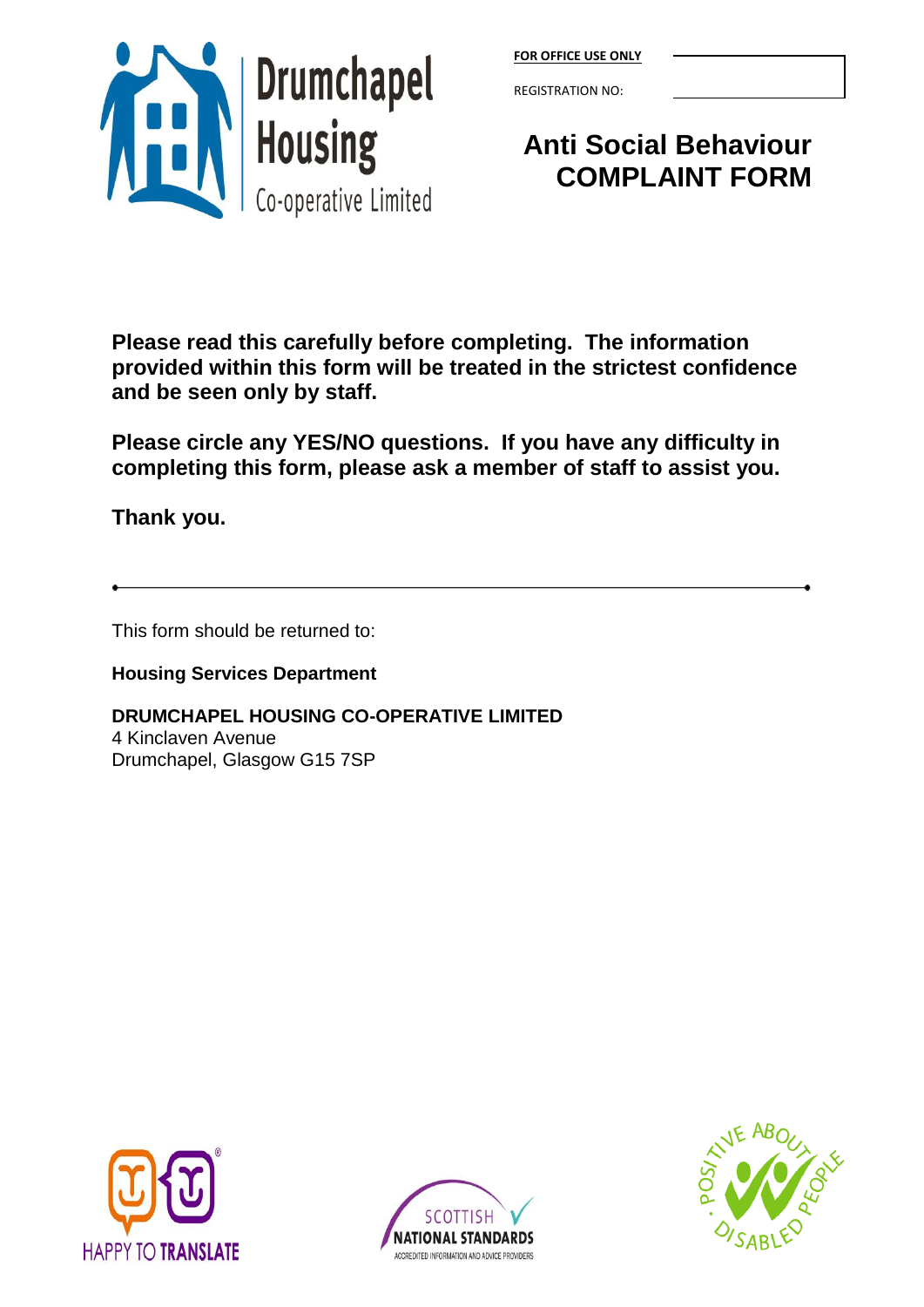## ANTI SOCIAL BEHAVOUR COMPLAINT FORM

| Name:                   |                                                                               |
|-------------------------|-------------------------------------------------------------------------------|
| <b>Address:</b>         |                                                                               |
|                         |                                                                               |
|                         |                                                                               |
| staff.                  | If you do not want to give your name and address, please speak to a member of |
|                         | Is this anti-social behaviour complaint against a person?                     |
| <b>YES</b><br><b>NO</b> |                                                                               |
|                         | If YES, please give name (and address, if known):                             |
| Name:                   |                                                                               |
| Address:                |                                                                               |
|                         |                                                                               |
|                         | Please provide details of the anti-social behaviour complaint:                |
|                         |                                                                               |
|                         |                                                                               |
|                         |                                                                               |

Was the anti-social behaviour complaint reported to the Police?

| YES |  |
|-----|--|
| ΝO  |  |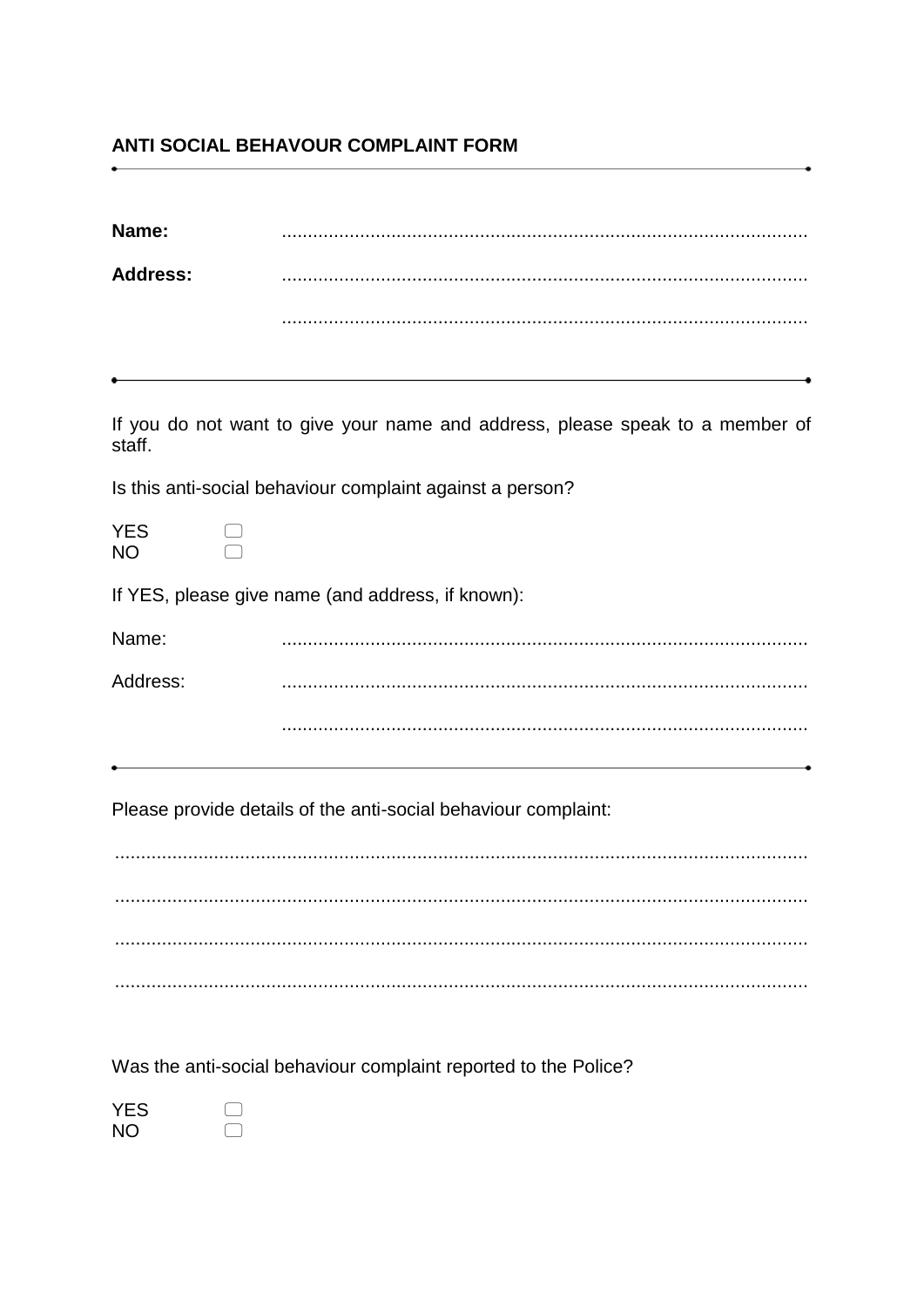If YES, please give details:

|                         | City Council, Out of Hours Service | Was the anti-social behaviour complaint reported to any other officials? e.g. Glasgow |
|-------------------------|------------------------------------|---------------------------------------------------------------------------------------|
| <b>YES</b><br><b>NO</b> |                                    |                                                                                       |
|                         | If YES, please give details:       |                                                                                       |
|                         |                                    |                                                                                       |
|                         |                                    |                                                                                       |
|                         |                                    |                                                                                       |
|                         |                                    |                                                                                       |
|                         | Were there any witnesses?          |                                                                                       |
| <b>YES</b><br><b>NO</b> |                                    |                                                                                       |
|                         | If YES, please give details:       |                                                                                       |
|                         |                                    |                                                                                       |
|                         |                                    |                                                                                       |
|                         | What date(s) did this happen on?   | What time(s) did this happen at?                                                      |
|                         |                                    |                                                                                       |
|                         |                                    |                                                                                       |
|                         |                                    |                                                                                       |